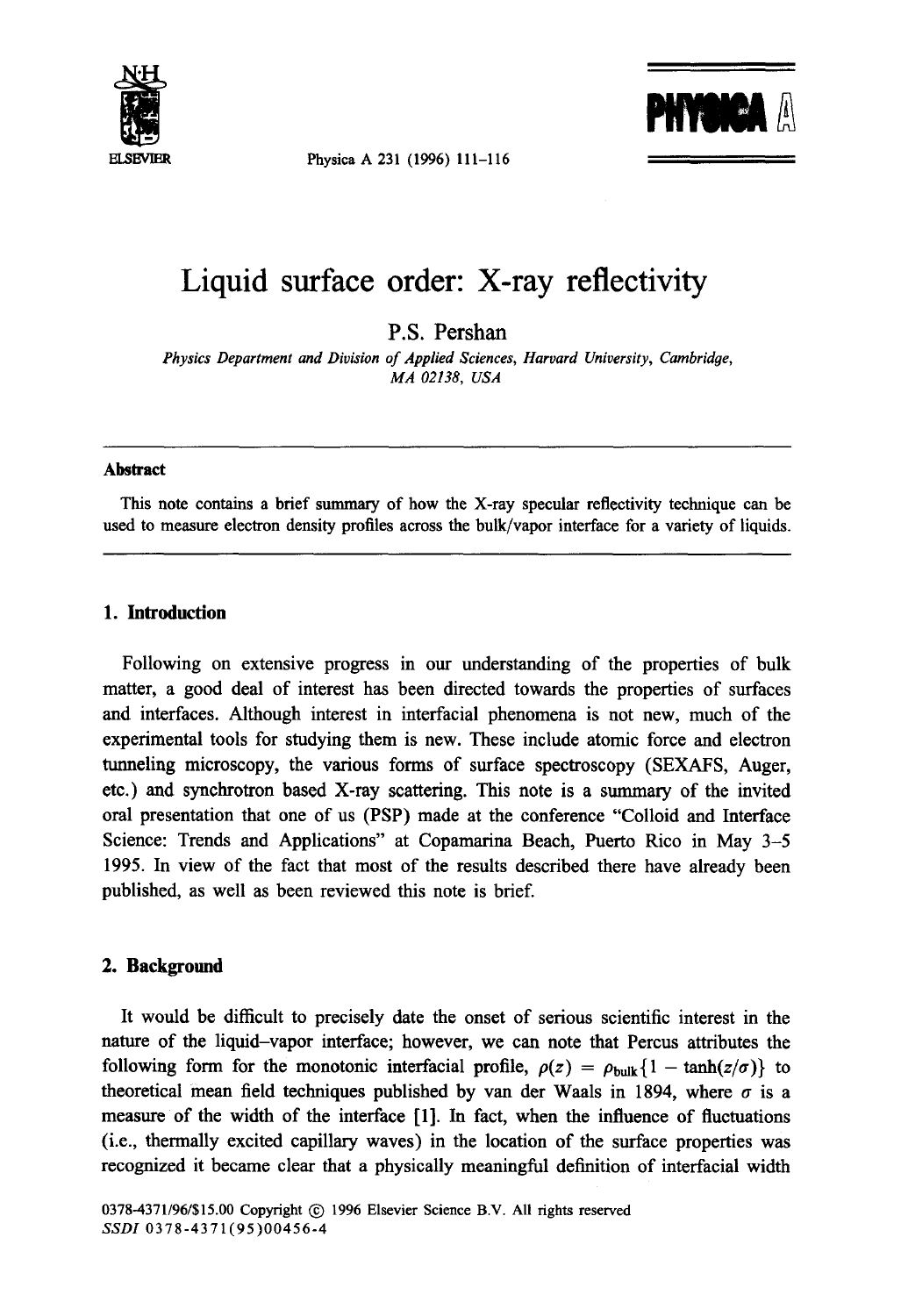must include a length scale  $\Delta L$  over which the fluctuations are averaged [2-6]. Since the surface is two-dimensional this leads to the logarithmical form

$$
\sigma^2(\Delta L) \equiv (\Delta L)^{-2} \int_{\Delta L} d^2 r [h(r) - h(0)]^2 \sim (k_\text{B} T/\gamma) \ln(\Delta L/a), \tag{1}
$$

where  $\gamma$  is the surface tension and a is a molecular dimension. For typical liquids, such as H<sub>2</sub>O, the values of  $\sigma$  calculated from this expression are of the order 2-4 Å for  $\Delta L$ of the order of  $0.1-1 \text{ }\mu\text{m}$ .

Although techniques such as laser based ellipsometry are sensitive to interracial widths as small as these, wavelengths of the order of  $1-2$  Å make X-rays practically ideal for measuring structures characterized by such small  $\sigma$  [7, 8]. Although James discussed the phenomenon of X-ray reflectivity for studying interfaces in the earliest editions of his book [9], the technique was only developed into a practical tool for studying liquid surfaces within the past  $10-15$  yr  $[10-14]$ . In large part, this can probably be attributed to the development of synchrotron radiation X-ray sources. The basic idea is that for an incident angle<sup>1</sup> q and X-ray wavelength  $l$ , the ratio of the measured reflectivity  $R(\theta)$  to the ideal Fresnel reflectivity,  $R_F(\theta)$  from an abrupt-flat surface (i.e.  $\sigma = 0$ ) is approximately given by

$$
\frac{R(\theta)}{R_{\rm F}(\theta)} \approx |\Phi(Q)|^2,\tag{2}
$$

where  $Q = (4\pi/\lambda)\sin(\theta)$  and the surface structure factor is [15]

$$
\Phi(Q) \equiv \int \mathrm{d}z \frac{1}{\rho_{\text{bulk}}} \frac{\mathrm{d}\langle \rho(z) \rangle}{\mathrm{d}z} e^{\mathrm{i}Qz} \tag{3}
$$

and  $\langle \rho(z) \rangle$  is obtained by averaging the surface fluctuations over an area defined by the reciprocal of the X-ray instrumental resolution [3, 16]. Assuming that the surface roughness can be described by Gaussian statistics

$$
\frac{1}{\rho_{\text{bulk}}}\frac{d\langle\rho(z)\rangle}{dz} = \frac{1}{\sqrt{2\pi\sigma^2}}\exp\left[-\frac{z^2}{2\sigma^2}\right]
$$
(4)

the ratio  $R(\theta)/R_F(\theta) \approx \exp(-O^2\sigma^2)$ . Differences between this approximate result and a more accurate one are usually immeasurably small. This expression, including the logarithmic dependence on the X-ray resolution have been confirmed by X-ray reflectivity measurements of the angular dependence of  $R(\theta)$  from H<sub>2</sub>O and other organic fluids consisting of relatively small molecules [5, 17].

There have been interesting debates about the relative importance of the heightheight fluctuations (Eq. (1)) and a presumed smearing of the interface due to local variations of the liquid density across the interface at any one position. For example, the mean field theory that Pereus referred to (see above) would give rise to an interracial

<sup>&</sup>lt;sup>1</sup> The angles are defined such that, for  $\theta \equiv 0$ , the incident ray is parallel to the surface.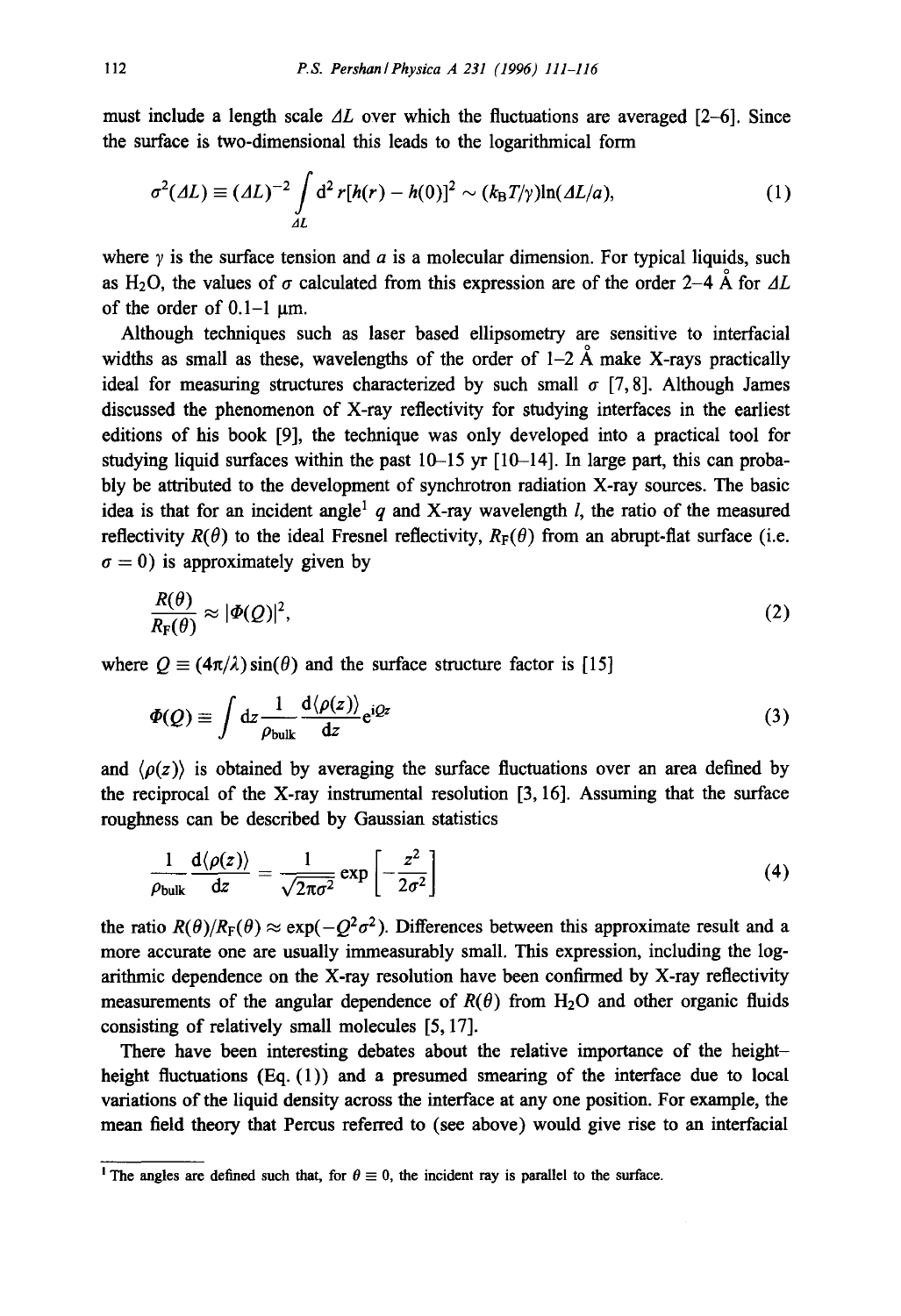width even if the capillary waves were neglected. This is not the place to elaborate on the debate; however, we can point out that recent experiments by Ocko et al. [18] on the temperature dependence of the surface roughness of normal alkanes are consistent with a form  $\sigma^2 = \sigma_{int}^2 + (k_B T/\gamma) \ln(\Delta L)$  in which the  $\sigma_{int}$  could be interpreted as an intrinsic, or local roughness. This interpretation of the experimental results was possible because of the very strong temperature dependence of  $\gamma$ .

A second approximation implicit in the above is the neglect of correlations between the local position of the surface and that of the subsurface atoms, or molecules. The problem is most easily illustrated by considering the surfaces of the liquid and nematicliquid crystal phase of liquid-crystal forming molecules like the cyano-biphenyls [19,20]. These molecules are  $\sim$  20–30 Å long, and for some temperatures the individual molecules orient with their long axes normal the surface forming a relatively dense, homogenous layer whose thickness is approximately the length of one molecule, or pairs of molecules if they tend to dimerize as the cyanobiphenyls. The molecules are much longer than the amplitude of the surface fluctuations and structure of the surface layer is not significantly perturbed by the fluctuations. In this situation, the location of the second layer relative to the surface is relatively well defined. Interference effects between X-rays reflected from the first and second layer give rise to a structure in the angular dependence of  $R(\theta)$ . In some cases, the surface layering can propagate through a number of layers  $(n > 1)$  such that the local interfacial profile might have a form like

$$
\frac{\rho(z)}{\rho_{\text{bulk}}}\bigg|_{\text{local}} = \frac{1}{2} [1 + \text{erf}(z/\sigma_0)] + \sum_{n=0, 1, ...} A_n \delta(z - nd), \tag{5}
$$

where *nd* is the position of the *n*th layer,  $A_n$  is a decaying function of *n*, and  $\sigma_0$  is the local, or intrinsic width of the surface. The net profile  $\langle \rho(z) \rangle$  to be inserted in Eq. (3) would then be obtained by convolution of the "local" profile with a Gaussian smearing function representing the thermal fluctuations. The Fourier transformation of Eq. (5) would then lead to a peak in  $R(\theta)$  when  $Q \approx 2\pi/d \sim 0.2 \text{ Å}^{-1}$ , or  $\theta = \sin^{-1}(\lambda/2d) \sim$ 1.5° for  $d \sim 30$  Å and  $\lambda = 1.5$  Å. Reflectivities exhibiting such a peak have been observed from the surfaces of liquid crystals [19,20]; however, for microemulsions [21], ordered polymers, etc. the  $d$ -spacing can be considerably larger [22, 23]. In some cases, especially for  $d \ge 100-200$  Å, neutron reflectivity is particularly useful [24-28].

As a rough rule of thumb we believe that one can generally expect monotonic liquid/vapor interface profiles for liquids consisting of molecules [6], or molecular aggregates for complex fluids, whose sizes are comparable, or smaller, than the amplitude of the thermal fluctuations in the surface position. This is the case for  $H_2O$ and small alkanes. On the other hand, when the molecule, or aggregate, is larger than the surface roughness, non-monotonic or layered surfaces might or might not occur, depending on the local molecular order near the surface. This point can be illustrated by results from molecular simulations of Chapela et al. on the interfaces of slab of liquid Ar that is held against a hard solid substrate by van der Waals attraction [29].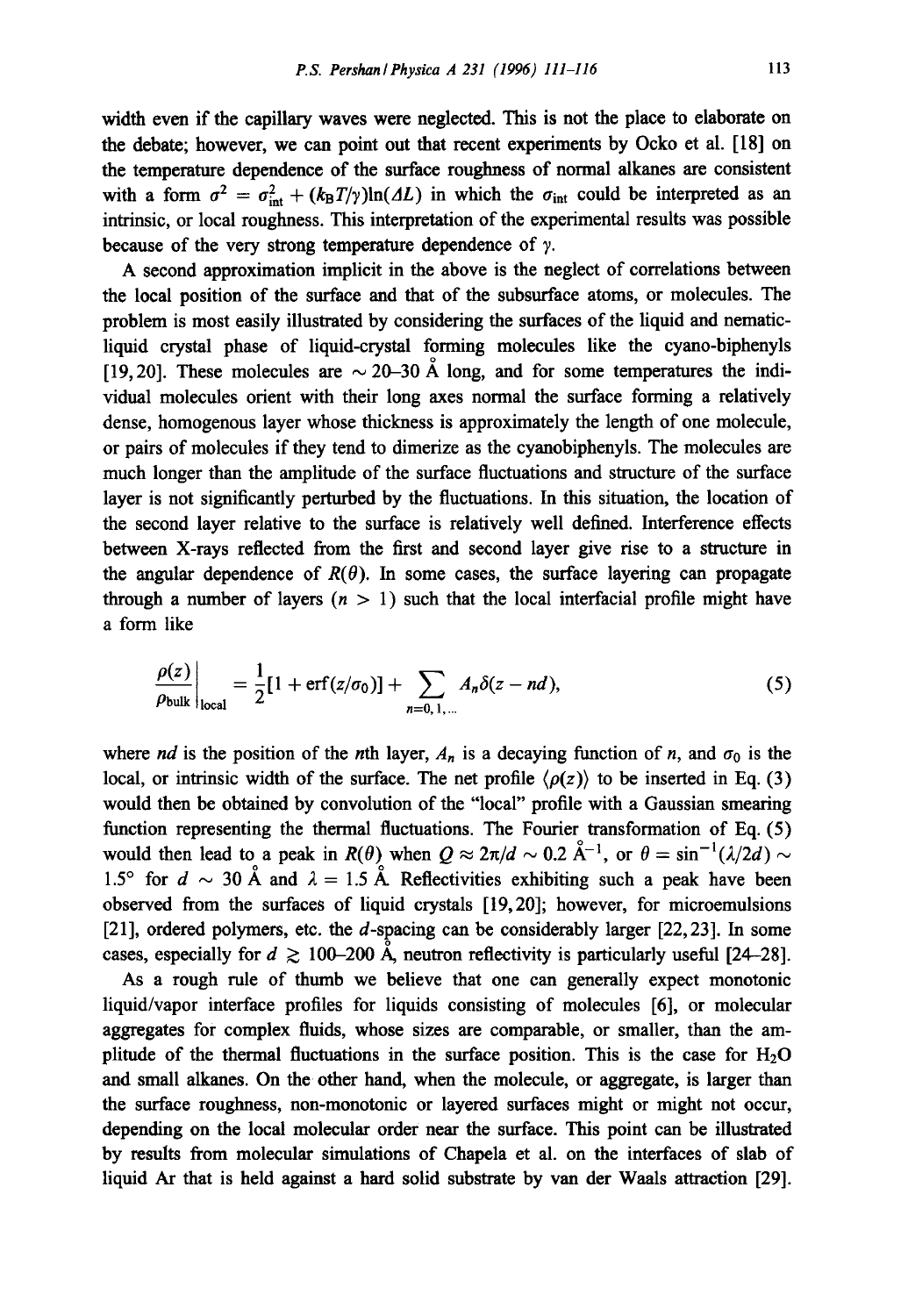Chapela et al. plot the density as a function of distance along the surface normal. Near to the solid surface, where there are no fluctuations, the oscillations in density corresponding to 3-4 layers are prominent. On the other hand, at the far end of the slab, at the liquid/vapor interface, the density is smooth, decaying to zero in a monotonic fashion.

Current theoretical understanding is that for small non-metallic liquids the interfacial profiles at the liquid/vapor interface should be monotonic with no layering [6]. Unfortunately, it has not been possible to test this by direct measurement for atoms such as Ar, Xe, or for small molecules like  $H<sub>2</sub>O$ . The problem is that, in order to look for layering, the reflectivity must be measured to  $Q \geq 2\pi/d$  which, for small molecules, corresponds to  $Q \ge 2-3 \text{ Å}^{-1}$ , corresponding to  $\theta \approx 14-15^{\circ}$  for  $\lambda = 1.5$  $\AA$ . Unfortunately, the Fresnel reflectivity falls off very rapidly with increasing angle [13,30,31];

$$
R(\theta) \approx [\sin(\theta_{\rm c})/2 \sin(\theta)]^4, \tag{6}
$$

where  $\theta_c \approx 0.1^{\circ} - 0.3^{\circ}$ , depending on the X-ray wavelength and the electron density of the material. For  $\theta = 15^{\circ}$ ,  $R(15^{\circ}) \sim 10^{-8}$ , however, the problem is made much worse by the roughness,  $\sigma$ , of the interface. From the discussion following Eq. (4),  $R(\theta)/R_F(\theta) \approx \exp[-(\sigma Q)^2]$  and for  $\sigma \approx 3.0$  Å (as was typical for small molecules)  $R(15^{\circ})/R_F(15^{\circ}) \approx \exp[-(3 \times 2.5)^2] \sim 10^{-24}$  and this is unmeasurably small.

There are two reasons why the prospect for studying atomic layering is more propitious for liquid metals. Firstly, in contrast to the case of non-metallic liquids, the theoretical predictions for liquid metals is that quantum mechanical interactions between the ions and the charged electron Fermi fluid stabilizes the free surface and gives rise to atomic layering [32-35]. Thus atomic layering is actually expected, where it was not expected for non-metallic liquids. Secondly, since the surface tension for liquid metals is nearly an order of magnitude larger for liquid metals than for non-metallic liquids, the contribution of thermally excited capillary waves to the mean square width of the interfacial profile,  $\sigma^2 \propto k_B T/\gamma$ , of metals is smaller by an order of magnitude. This means that the theoretical estimate for the effect of thermal fluctuations on the reflectivity from a liquid metal would be much less severe than for non-metallic liquids; i.e.  $R(15^{\circ})/R_F(15^{\circ}) \ge 10^{-3}$  and even if the predicted layering did not occur, the resultant  $R(15^{\circ}) \ge 10^{-11}$  is large enough to be measurable. This has very recently been confirmed in independent experiments by Magnussen et al. for liquid Hg [36] and by Regan et al. for liquid Ga [37].

For both Hg and Ga the reflectivity was measured to large enough angles to show peaks at  $Q \approx 2\pi/d$ , where d is of the order of the atomic spacing in the bulk phases, i.e. 2.2  $\AA^{-1}$  for Hg and 2.45  $\AA^{-1}$  for Ga. There are qualitative differences between the reflectivities from the two metals and it does appear that their explanation will require something other than the theoretical models that have been developed to date [32-35]. Regan et al. [37] speculate that the differences might arise from differences in the nature of covalent bonding in these two liquid metals [38, 39].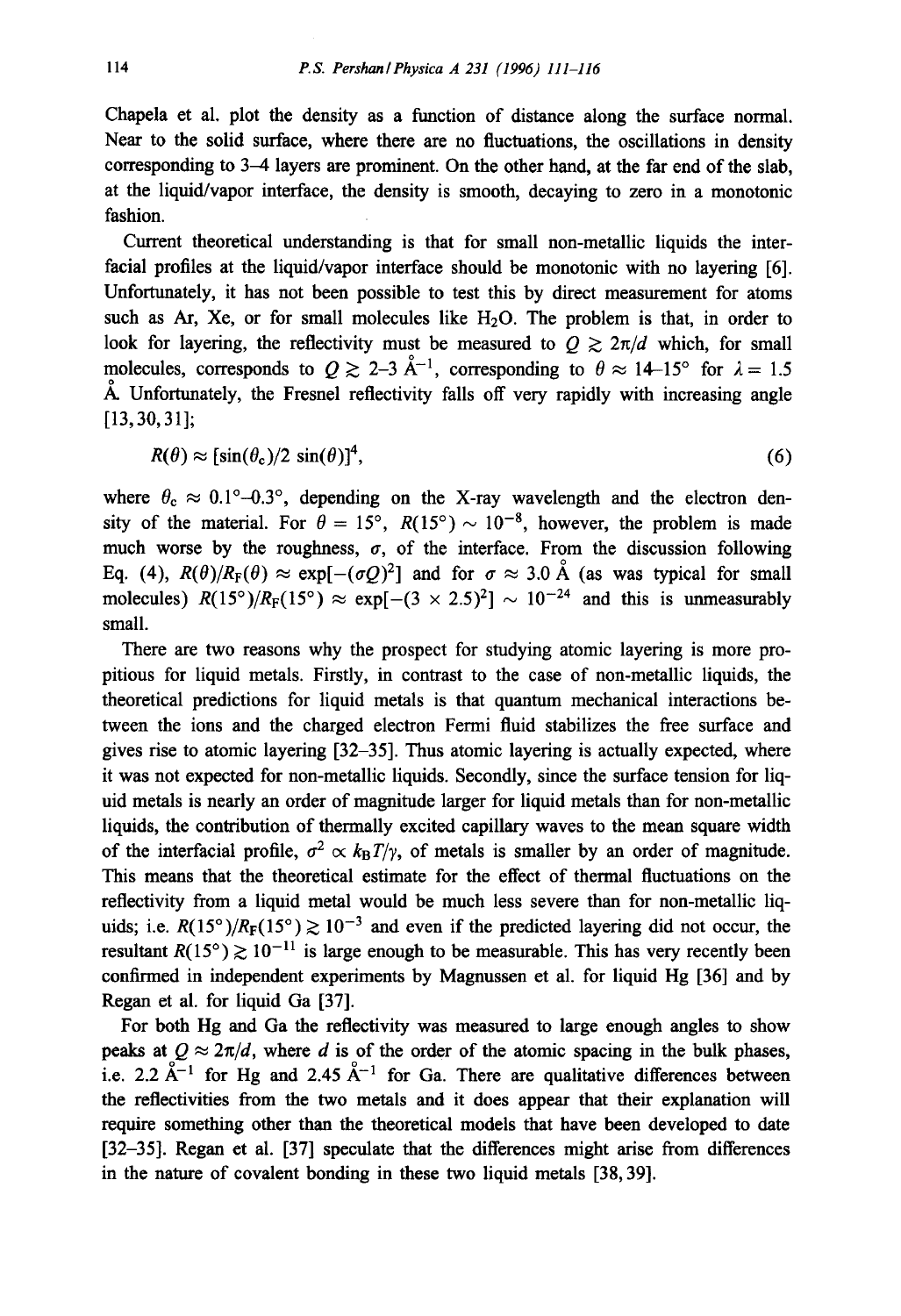### **3. Summary**

**In summary, the background for X-ray studies of the structure of liquid surfaces has been reviewed. Aside from the most recent results on liquid metals, all of the other work has been published and reviewed a number of times. Hopefully, the references listed here will guide the reader to a more complete discussion of the details.** 

#### **Acknowledgements**

**The research described here was supported by grants NSF-DMR-91-13782 and NSF-DMR-94-O0396 and DE-FG02-88-ER45379. Some of the work discussed here was done at Brookhaven National Laboratory and it was supported by DOE Contract No. DE-AC02-76CH00016.** 

## **References**

- [1] D.L. Heath and J.K. Percus, J. Stat. Phys. 49 (1987) 319.
- [2] F.P. Buff, R.A. Lovett and F.H. Stillinger Jr., Phys. Rev. Lett. 15 (1965) 621.
- [3] A. Braslau, M. Deutsch, P.S. Pershan, A.H. Weiss, L Als-Nielsen and J. Bohr, Phys. Rev. Lett. 54 (1985) 114.
- [4] A. Braslau, P.S. Pershan, G. Swislow, B.M. Ocko and J. AIs-Nielsen, Phys. Rev. A 38 (1988) 2457.
- [5] D.K. Schwartz, M.L. Schlossman, E.H. Kawamoto, G.J. Kellogg, P.S. Pershan and B.M. Ocko, Phys. Rev. A 41 (1990) 5687.
- [6] J.S. Rowlinson and B. Widom, Molecular Theory of Capillarity (Clarendon Press, Oxford, 1982).
- [7] D. Beaglehole, Phys. Rev. Lett. 58 (1987) 1434.
- [8] J. Meunier, J. Phys. (Paris) 48 (1987) 1819.
- [9] R.W. James, The Optical Principles of the Diffraction of X-rays: The Crystalline State (Ox Bow Press, Woodbridg¢, Conn., 1982). The earliest edition was published in 1948.
- [10] J. Als-Nielsen, F. Christensen and P.S. Pershan, Phys. Rev. Lett. 48 (1982) 1107.
- [11] J. Als-Nielsen and P.S. Pershan, Prec. Int. Conf. on X-ray and VUV, Nucl. Instr. and Moth. 208 (1983) 545.
- [12] J. Als-Nielsen, Z. Phys. B Condensed Matter 61 (1985) 411.
- [13] R.A. Cowley, X-ray scattering from surfaces and interfaces, in: Equilibrium Structure and Properties of Surfaces and Interfaces, eds. A. Gonis and G.M. Stocks (Plenum, New York, 1992) p. 1.
- [14] S.A. Rice, Nature 316 (1985) 108.
- [15] P.S. Pershan and J. Als-Nielsen, Phys. Rev. Lett. 52 (1984) 759.
- [16] P.S. Pershan, J. Phys.: Condens. Matter 6 (1994) A37.
- [17] M.K. Sanyal, S.K. Sinha, K.G. Huang and B.M. Oeko, Phys. Rev. Lett. 66 (1991) 628.
- [18] B.M. Oeko, X.Z. Wu, E.B. Sirota, S.K. Sinha and M. Deutsch, Phys. Rev. Lett. 72 (1994) 242.
- [19] B.M. Oeko, A. Braslau, P.S. Pershan, J. Ms-Nielsen and M. Deutsch, Phys. Rev. Lett. 57 (1986) 94.
- [20] P.S. Pershan, A. Braslau, A.H. Weiss and J. Als-Nielsen, Phys. Rev. A 35 (1987) 4800.
- [21] D. Schwartz, A. Braslau, B. Ocko, P.S. Pershan, J. Als-Nielsen and J.S. Huang, Phys. Rev. A 38 (1988) 5817.
- [22] A.M. Mayes, T.P. Russell, P. Bassereau, S.M. Baker and G.S. Smith, Macromol. 27 (1994) 749.
- [23] G. Decher, J.D. Hong and J. Sehmitt, Thin Solid Films 210/211 (1992) 831.
- [24] T.P. Russell, A. Menelle, S.H. Anastasiadis, S.K. Satija and C.F. Majkrzak, Macromol. 24 (1991) 6263.
- [25] A. Menelle, T.P. Russell, S.H. Anastasiadis, S.K. Satija and C.F. Majkrzak, Phys. Rev. Lett. 68 (1992) 67.
- [26] S.K. Satija, C.F. Majkrzak, T.P. Russell, S.K. Sinha, E.B. Sirota and G.J. Hughes, Macromol. 23 (1990) 3860.